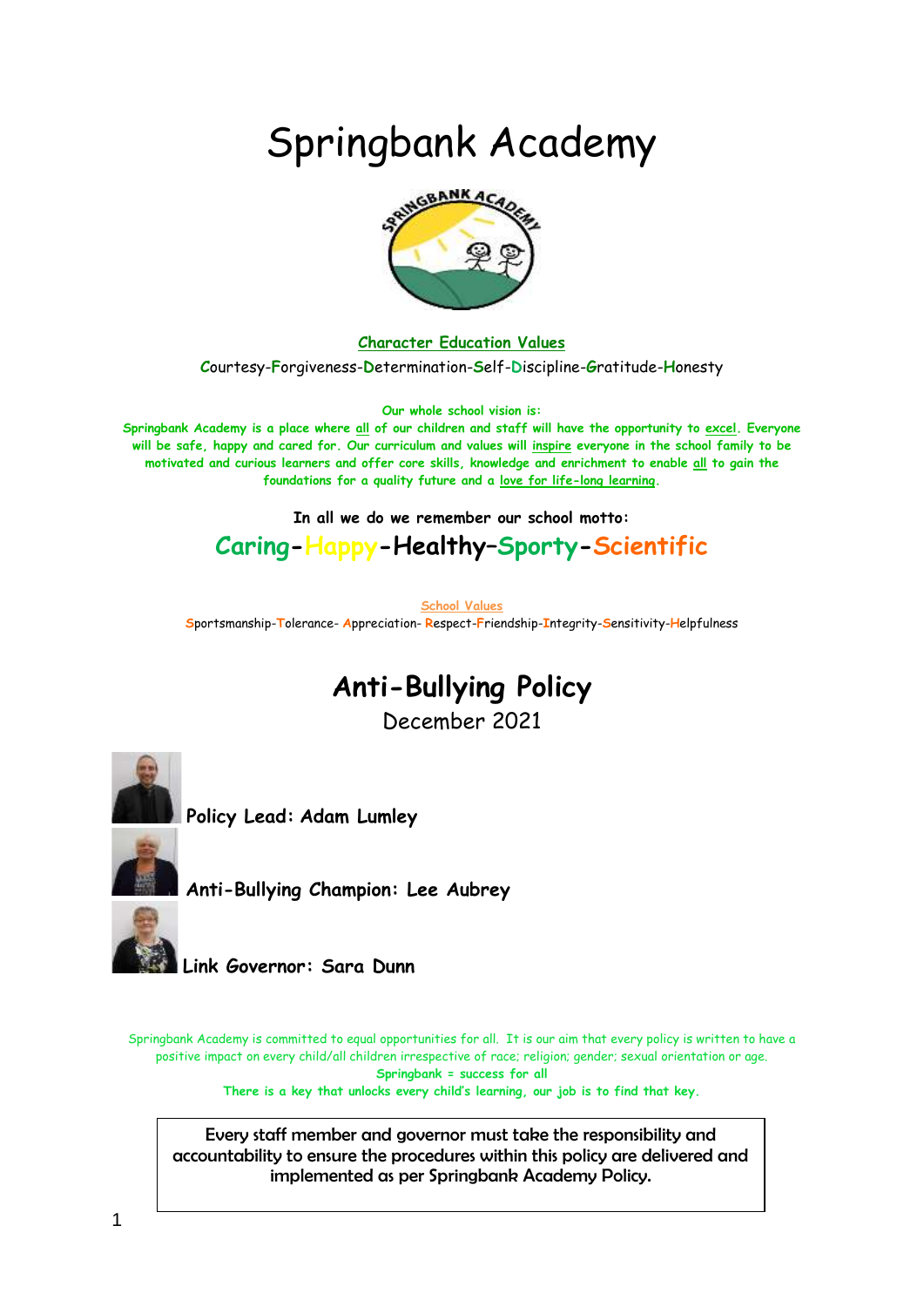Section 89 of the Education and Inspections Act 2006 states that maintained schools must have measures to encourage good behaviour and prevent all forms of bullying amongst pupils.

People for contact to support schools:

Lorna Naylor Anti-bullying and Online Safety Coordinator Tackling Emerging Threats to Children Tel 01158040808 Mob 07904594939 lorna.naylor@nottscc.gov.uk

Katherine Marshall Anti-Bullying and Online Safety Coordinator Tackling Emerging Threats to Children Tel 01158043836 Mobile katherine.marshall@nottscc.gov.uk

#### **Useful documents**

- **Preventing and Tackling Bullying**-Advice for head teachers, staff and governing bodies July 2017 [www.gov.uk/governmentpublications](http://www.gov.uk/governmentpublications) ref DFE-00160-
- Keeping children safe in education GOV.UKwww.gov.uk/government/publications/keeping-children-safe-in-education
- Working Together to safeguard children 2019 -
- Education Inspection framework 2019 <https://www.gov.uk/government/publications/education-inspection-framework>
- School inspection handbook (EIF) GOV.UK
- <https://www.gov.uk/government/publications/school-inspection-handbook-eif>
- Equalities Act Guidance [https://www.gov.uk/guidance/equality-act-2010](https://www.gov.uk/guidance/equality-act-2010-guidance) [guidance](https://www.gov.uk/guidance/equality-act-2010-guidance)

#### **Auditing current practice:**

A regular review of the school's anti-bullying work is carried out each December to check that the work is operating effectively within the school; is supported and understood by all; and addresses the issues currently giving concern.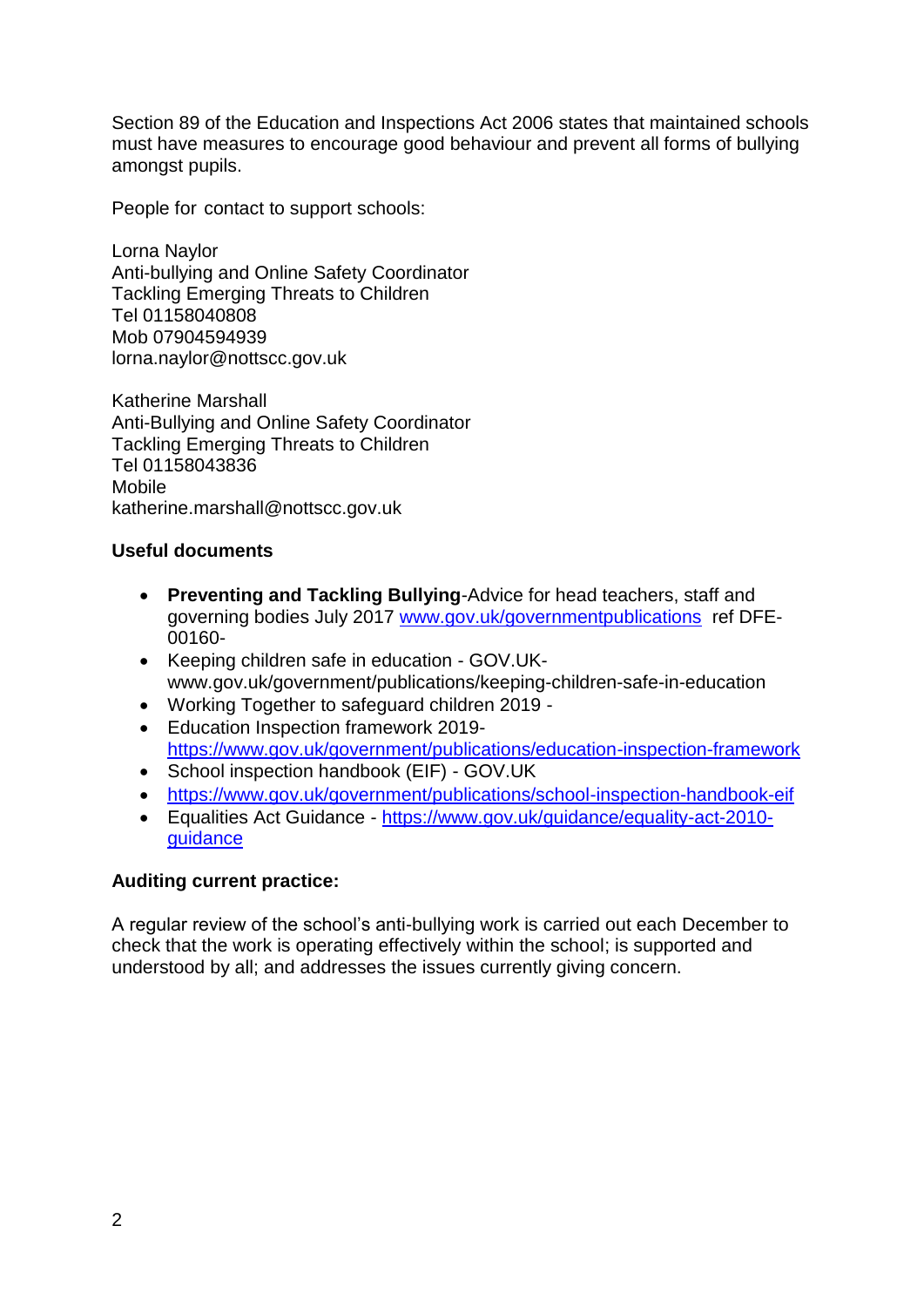### **Checklist- December 2021.**

| Does the policy have?                                                      | Υ          | N | <b>Notes</b>                                             |
|----------------------------------------------------------------------------|------------|---|----------------------------------------------------------|
| A. Introduction which: -                                                   |            |   |                                                          |
| 1. Gives information about the intent<br>of the school                     | $\sqrt{ }$ |   |                                                          |
| 2. Mentions the values of the school                                       | $\sqrt{ }$ |   | <b>STARFISH and British Values</b>                       |
| 3. Gives information on what<br>stakeholders can expect from the<br>school | $\sqrt{ }$ |   |                                                          |
| 4. Refers to the legal responsibilities<br>of the school                   | $\sqrt{ }$ |   |                                                          |
| <b>B. Evidence of Consultation with</b><br>all Stakeholders                |            |   |                                                          |
| 1. Members of staff                                                        | $\sqrt{ }$ |   | Email                                                    |
| 2. Governors                                                               | $\sqrt{ }$ |   | Presented at Quality of Education<br>meeting spring 2021 |
| 3. Parents / carers                                                        | $\sqrt{ }$ |   | Published on website                                     |
| 4. Children/ Young People                                                  | $\sqrt{ }$ |   | Class talk/Anti-bullying day/week                        |
| 5. Other partners                                                          | $\sqrt{ }$ |   | <b>White Hills Park Trust</b>                            |
| 6. Where the policy can be<br>accessed                                     | $\sqrt{ }$ |   | Website                                                  |
| <b>C. Roles and Responsibilities</b>                                       |            |   |                                                          |
| 1. The Head Teacher                                                        | $\sqrt{}$  |   |                                                          |
| 2. The Designated Safeguarding<br>Lead                                     | $\sqrt{ }$ |   | <b>Safeguarding Officer</b>                              |
| 3. The Anti-bullying Coordinator                                           | $\sqrt{ }$ |   | Lee Aubrey                                               |
| 4. The designated Governor                                                 | $\sqrt{ }$ |   | Sara Dunn                                                |
| <b>D. Definitions of Bullying</b><br>behaviour                             |            |   |                                                          |
| 1. A clear definition of bullying                                          | $\sqrt{ }$ |   |                                                          |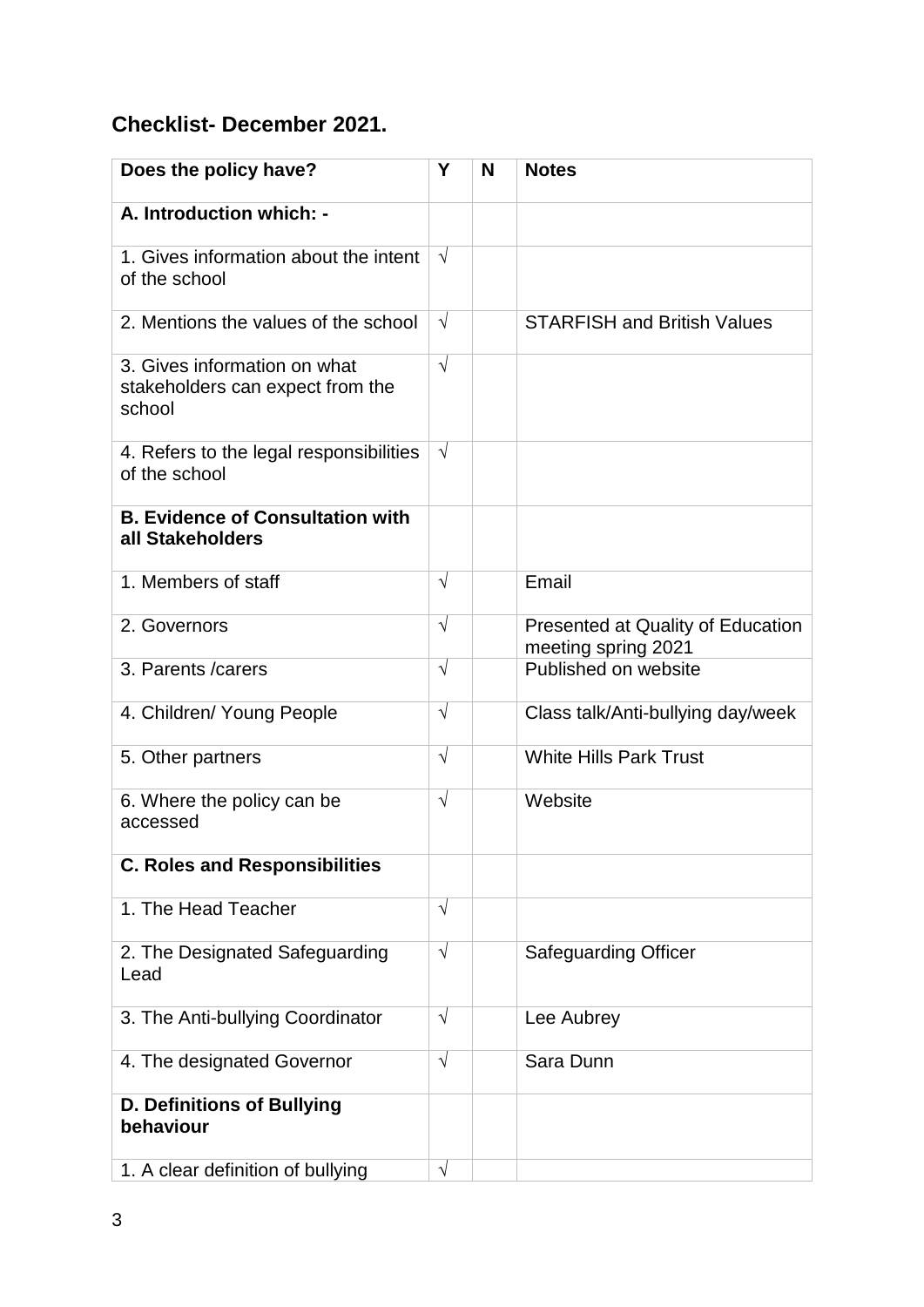| 2. Links bullying to other related<br>behaviour- relationship conflict,<br>baiting, banter, false friendships                                                                      | $\sqrt{}$  |  |
|------------------------------------------------------------------------------------------------------------------------------------------------------------------------------------|------------|--|
| 3. Links bullying to peer on peer<br>conflict                                                                                                                                      | $\sqrt{}$  |  |
| 4. Mentions the different types of<br>bullying behaviour                                                                                                                           | $\sqrt{}$  |  |
| 5. Mentions the reasons behind<br>bullying behaviour including<br>prejudice related bullying relating to<br>the protected characteristics as<br>defined by the Equalities Act 2010 | $\sqrt{ }$ |  |
| 6. Mentions inappropriate language<br>and terminology in relation to the<br>protected characteristics as defined<br>in the Equality Act 2010                                       | $\sqrt{}$  |  |
| 7. Mentions cyber bullying and links<br>to Online safety                                                                                                                           | $\sqrt{}$  |  |
| 8. Mentions bullying outside school<br>including the journey to school                                                                                                             | $\sqrt{}$  |  |
| <b>E. Reporting and Responding to</b><br><b>Bullying</b>                                                                                                                           |            |  |
| 1. Shows how pupils should report if<br>they are being bullied (to whom,<br>how) and mentions the<br>responsibilities of pupil bystanders                                          | $\sqrt{}$  |  |
| 2. Whole school responses to<br>bullying behaviour and staff<br>responsibilities                                                                                                   | $\sqrt{}$  |  |
| 3. Mentions the responsibilities of<br>parents/carers                                                                                                                              | $\sqrt{}$  |  |
| 4. Mentions the responsibilities of<br>other school staff                                                                                                                          | $\sqrt{}$  |  |
| 5. Says exactly how staff will<br>respond                                                                                                                                          | $\sqrt{}$  |  |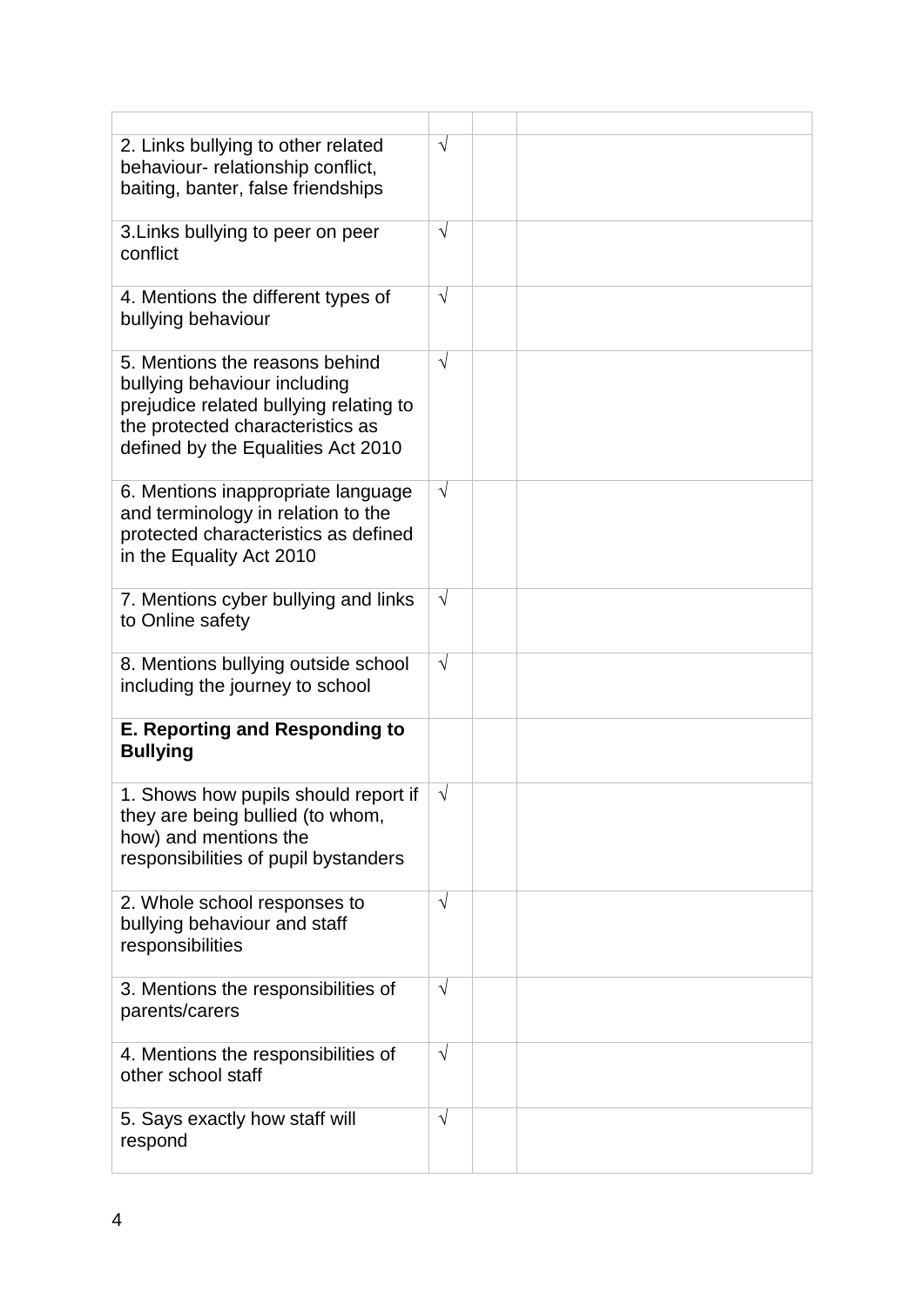| 6. Explains exactly how an incident<br>will be dealt with                                                                                                                                 | $\sqrt{}$  |                                            |
|-------------------------------------------------------------------------------------------------------------------------------------------------------------------------------------------|------------|--------------------------------------------|
| 7. Mentions that all incidents will be<br>dealt with using a contextual<br>approach towards target, alleged<br>bully and bystanders                                                       | $\sqrt{}$  |                                            |
| 8. Explains that graded sanctions<br>will be applied depending on the<br>severity of the incident                                                                                         | $\sqrt{ }$ |                                            |
| 9. That sanctions may also vary<br>according to the type of bullying                                                                                                                      | $\sqrt{}$  |                                            |
| 10. Explains how incidents will be<br>followed up                                                                                                                                         | $\sqrt{}$  |                                            |
| 11. Explains the Complaints'<br>Procedure for anyone who is not<br>happy with the way the school has<br>dealt with the situation                                                          | $\sqrt{ }$ | Complaints policy very clear on<br>website |
| 12. Discusses how the target,<br>alleged bully and bystander will be<br>supported using a range of<br>interventions such as circle of<br>friends, restorative practices, peer<br>support. | $\sqrt{}$  |                                            |
| 13. Discusses how the school will<br>work with the wider community to<br>resolve issues out of school                                                                                     | $\sqrt{}$  |                                            |
| 14. How the school escalates<br>concerns using the Pathway to<br>Provision to access further support<br>for pupils and their families                                                     | $\sqrt{}$  |                                            |
| 15. Is clear that any instance which<br>a safeguarding risk may be will be<br>shared with the DSL and taken to<br>the MASH if appropriate                                                 | $\sqrt{}$  |                                            |
| <b>F. Recording and Evaluating the</b><br>policy                                                                                                                                          |            |                                            |
| 1. Says how reports of bullying will<br>be recorded                                                                                                                                       | $\sqrt{}$  | Governor reporting at termly<br>meetings   |
| 2. Says who is responsible for<br>coordinating and analysis of the<br>recording system                                                                                                    | $\sqrt{}$  |                                            |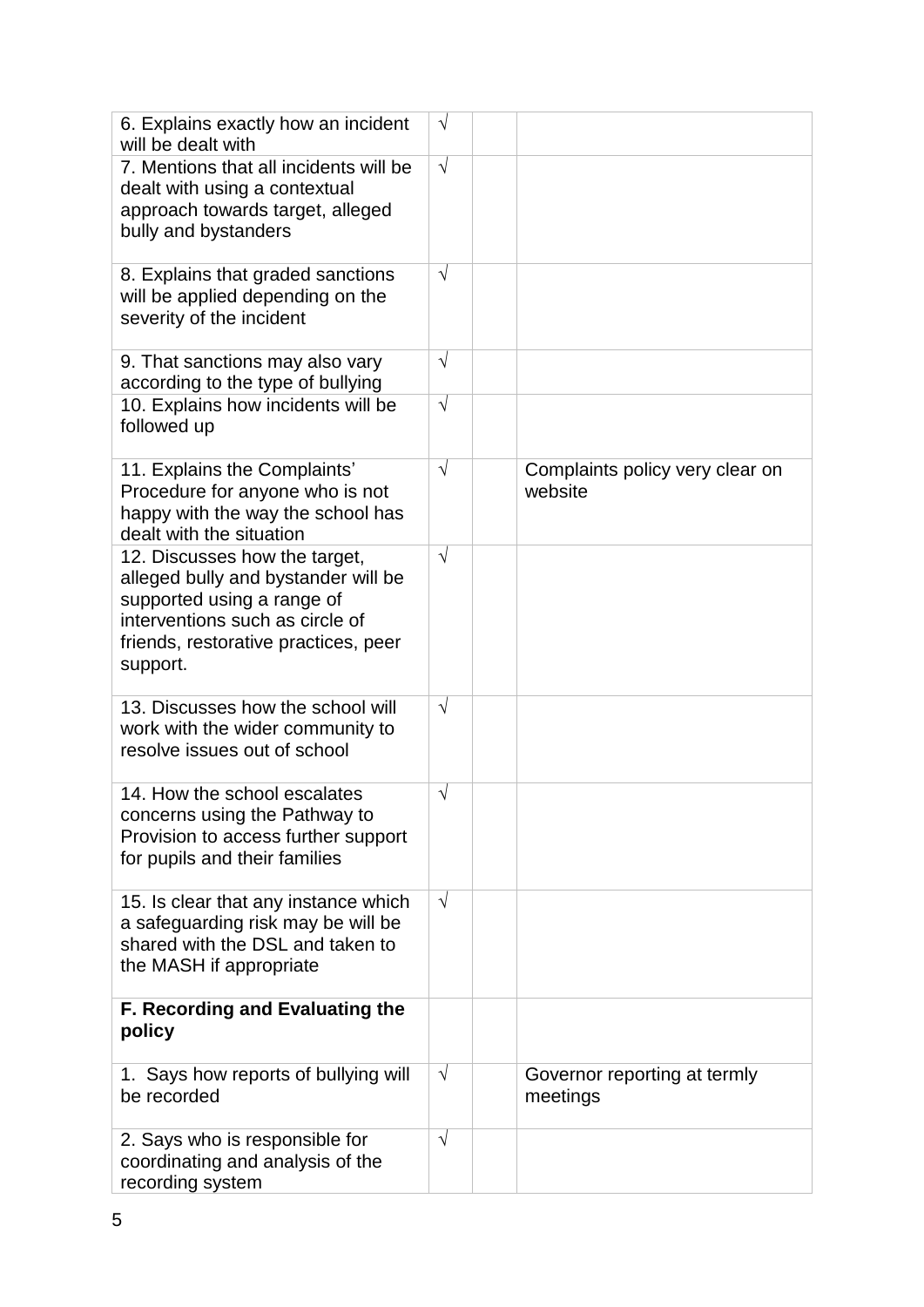| 3. Shows how the information is<br>used by staff to resolve issues and<br>monitor trends                                                                                                          | $\sqrt{}$  |                                                  |
|---------------------------------------------------------------------------------------------------------------------------------------------------------------------------------------------------|------------|--------------------------------------------------|
| 4. Discusses how the school<br>community will be consulted on<br>whether the policy is working                                                                                                    | $\sqrt{ }$ |                                                  |
| 5. Mentions when the policy will be<br>reviewed                                                                                                                                                   | $\sqrt{ }$ |                                                  |
| <b>G. Strategies for preventing</b><br>bulling -the policy: -                                                                                                                                     |            |                                                  |
| 1. Discusses how the school<br>encourages co-operative behaviour<br>and improving the school climate by<br>promoting British values                                                               | $\sqrt{ }$ |                                                  |
| 2. Explains how the school teaches<br>children and young people about<br>relationships as part of a planned<br><b>PSHE</b> and<br>Relationships/Relationships & Sex<br><b>Education programme</b> | $\sqrt{}$  |                                                  |
| 3. Makes clear any programmes the<br>school has been involved with to<br>ensure their AB work is fit for<br>purpose- for example The All<br>Together project                                      | $\sqrt{ }$ |                                                  |
| 4. Highlights any whole school work<br>such as Anti-bullying week and<br>Safer Internet day                                                                                                       | $\sqrt{}$  |                                                  |
| 5. Describes any peer led<br>interventions                                                                                                                                                        | $\sqrt{}$  |                                                  |
| 6. Offers support to vulnerable<br>groups including any additional<br>support for those with protected<br>characteristics or other vulnerable<br>groups                                           | $\sqrt{ }$ |                                                  |
| 7. Outlines any staff training<br>opportunities                                                                                                                                                   | $\sqrt{}$  | Bespoke training and support<br>packages offered |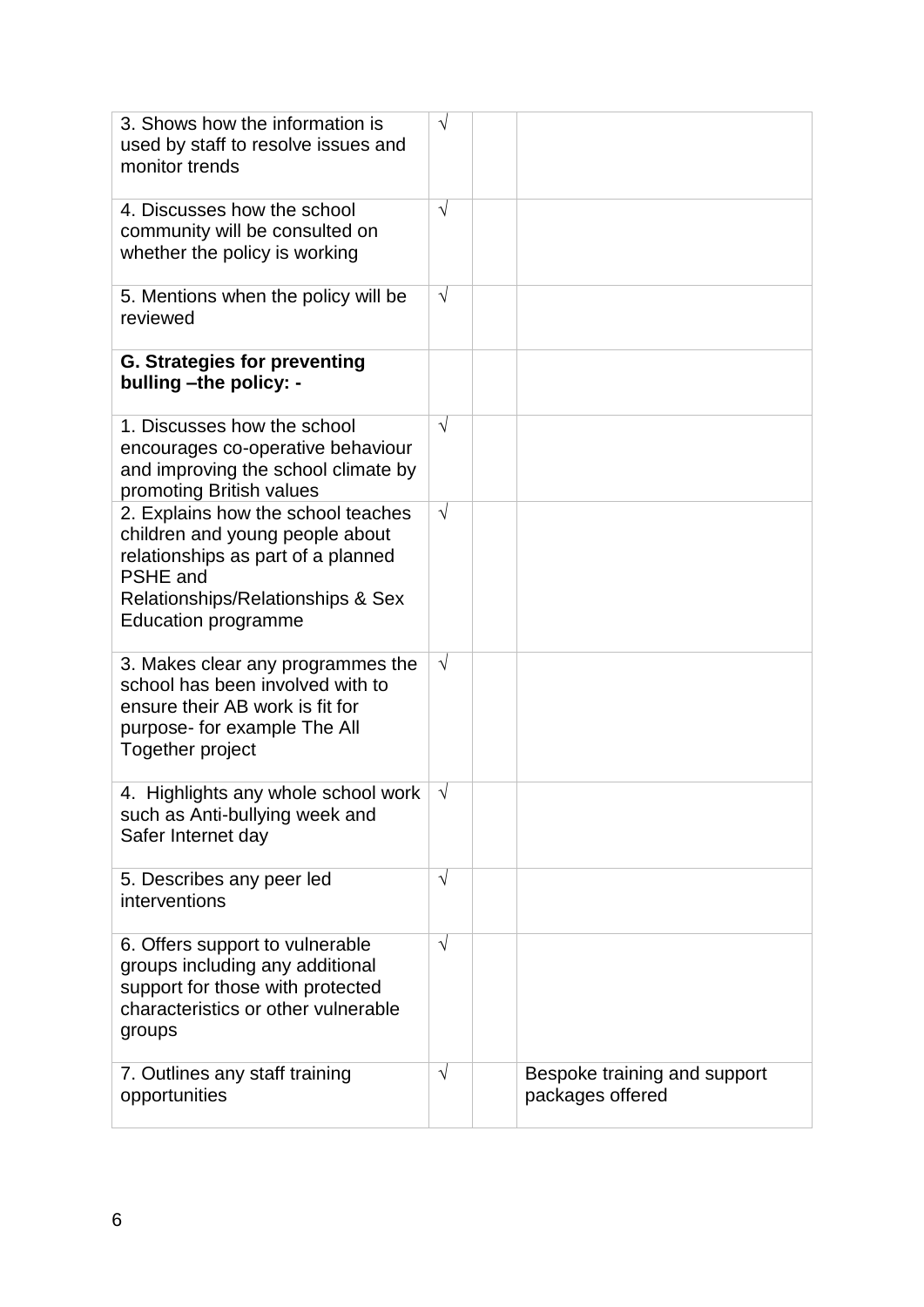| 8. Discusses any support offered to<br>parents/carers |  |  |
|-------------------------------------------------------|--|--|
| 9. Any involvement in support in the<br>community     |  |  |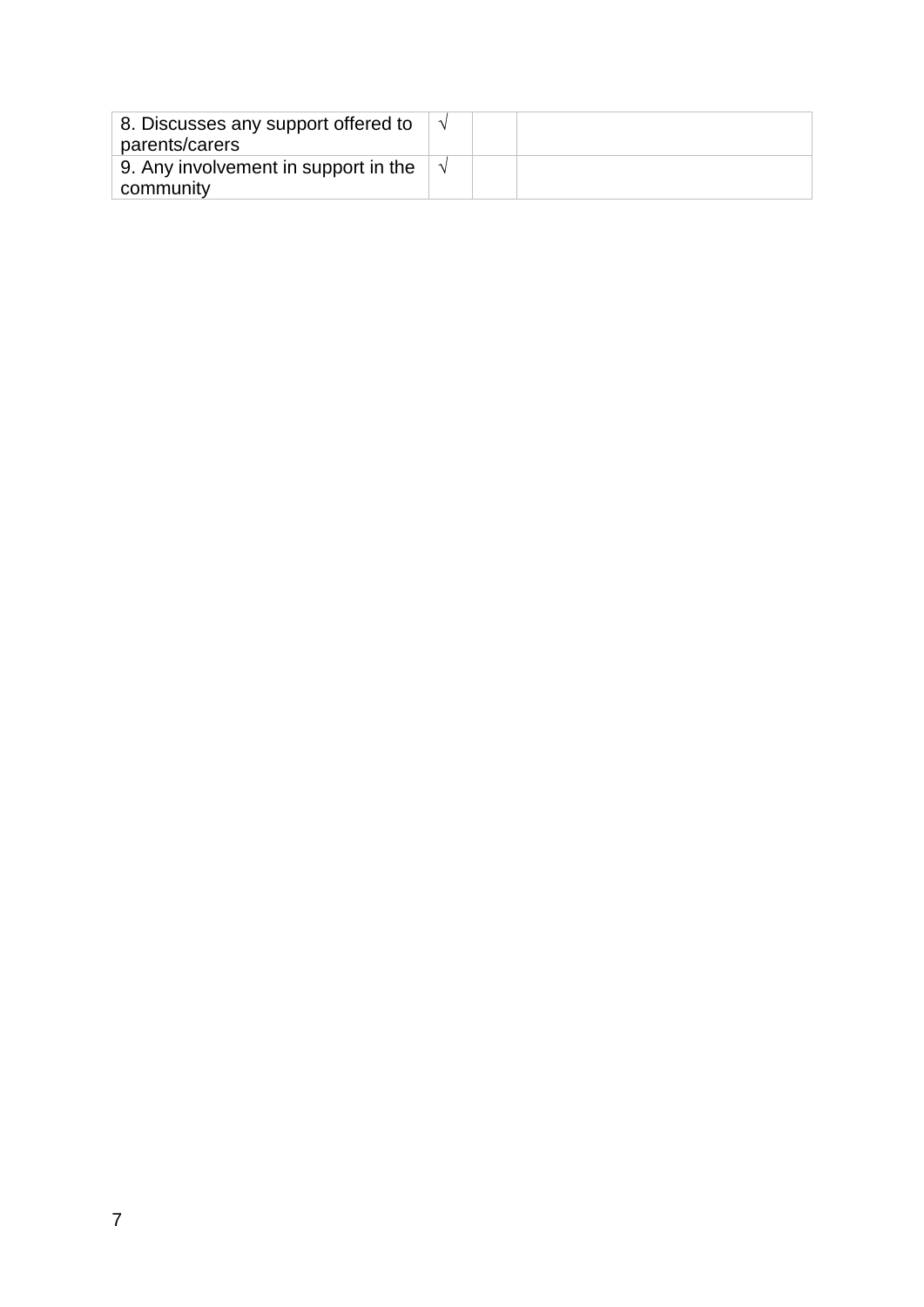#### **Useful organisations are utilised by Springbank Academy**

The following organisations provide support for schools and parents/carers dealing with specific bullying issues including the social, mental or emotional effects caused by bullying.

**The Anti-Bullying Alliance (ABA)**: Founded in 2002 by NSPCC and National Children's Bureau, the Anti-Bullying Alliance ABA) brings together over 100 organisations into one network to develop and share good practice across the whole range of bullying issues.

**The Diana Award:** Anti-Bullying Ambassadors programme to empower young people to take responsibility for changing the attitudes and behaviour of their peers towards bullying. It will achieve this by identifying, training and supporting school anti-bullying ambassadors.

**Kidscape**: Charity established to prevent bullying and promote child protection providing advice for young people, professionals and parents about different types of bullying and how to tackle it. They also offer specialist training and support for school staff, and assertiveness training for young people.

**The BIG Award**: The Bullying Intervention Group (BIG) offer a national scheme and award for schools to tackle bullying effectively.

**Restorative Justice Council**: Includes best practice guidance for practitioners

#### **Cyber-bullying and online safety**

**Child Net International:** Specialist resources for young people to raise awareness of online safety and how to protect themselves. Website specifically includes new cyberbullying guidance and a practical PSHE toolkit for schools.

**Digizine:** provides online safety information for educators, parents, carers and young people.

**Internet Matters**: provides help to keep children safe in the digital world.

Think U Know: resources provided by Child Exploitation and Online Protection (CEOP) for children and young people, parents, carers and teachers.

The UK Council for Child Internet Safety (UKCCIS) has produced a range of resources for schools, colleges and parents about how to keep children safe online. This includes advice for schools and colleges on responding to incidents of 'sexting.'

#### **LGBT**

Barnardo's: through its LGBTQ Hub, offers guidance to young people, parents and teachers on how to support LGBT students and tackle LGBT prejudice-based bullying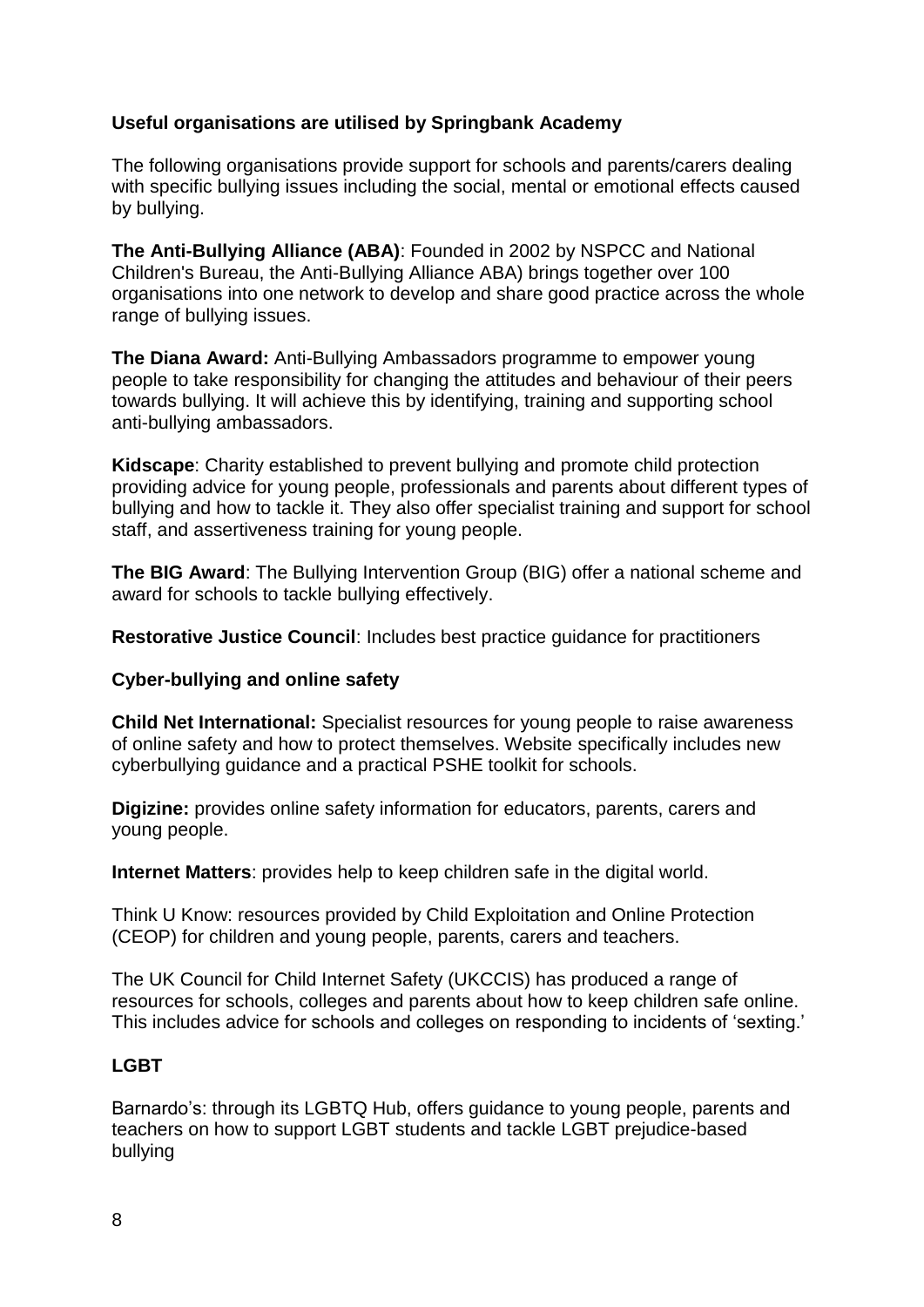**EACH:** (Educational Action Challenging Homophobia): provides a national free phone action line for targets of homophobic or transphobic bullying and training to schools on sexual orientation, gender identity matters and cyber homophobia.

**Metro Charity**: an equality and diversity charity, providing health, community and youth services across London, the South East, national and international projects. Metro works with anyone experiencing issues related to gender, sexuality, diversity or identity

**Proud Trust**: helps young people empower themselves to make a positive change for themselves and their communities through youth groups, peer support, delivering of training events, campaigns, undertaking research and creating resources

**Schools Out:** Offers practical advice, resources (including lesson plans) and training to schools on LGBT equality in education.

**Stonewall:** An LGBT equality organisation with considerable expertise in LGB bullying in schools, a dedicated youth site, resources for schools, and specialist training for teachers.

#### **SEND**

Mencap: Represents people with learning disabilities, with specific advice and information for people who work with children and young people.

**Changing Faces**: Provide online resources and training to schools on bullying because of physical difference.

**Cyberbullying and children and young people with SEN and disabilities:**  Advice provided by the **Anti-Bullying Alliance** on developing effective anti-bullying practice.

Anti-bullying Alliance SEND programme of resources: Advice provided by the Antibullying Alliance for school staff and parents on issues related to SEND and bullying.

**Information, Advice and Support Service Network**: Every Local area has an information, advice and support service, providing information, advice and support to disabled children and young people, and those with SEN, and their parents.

#### **Mental health**

**MindEd:** Provides a free online training tool for adults that is also available to schools. It can be used to help school staff learn more about children and young people's mental health problems. It provides simple, clear guidance on mental health and includes information on identifying, understanding and supporting children who are bullied.

**PSHE Association** – guidance and lesson plans on improving the teaching of mental health issues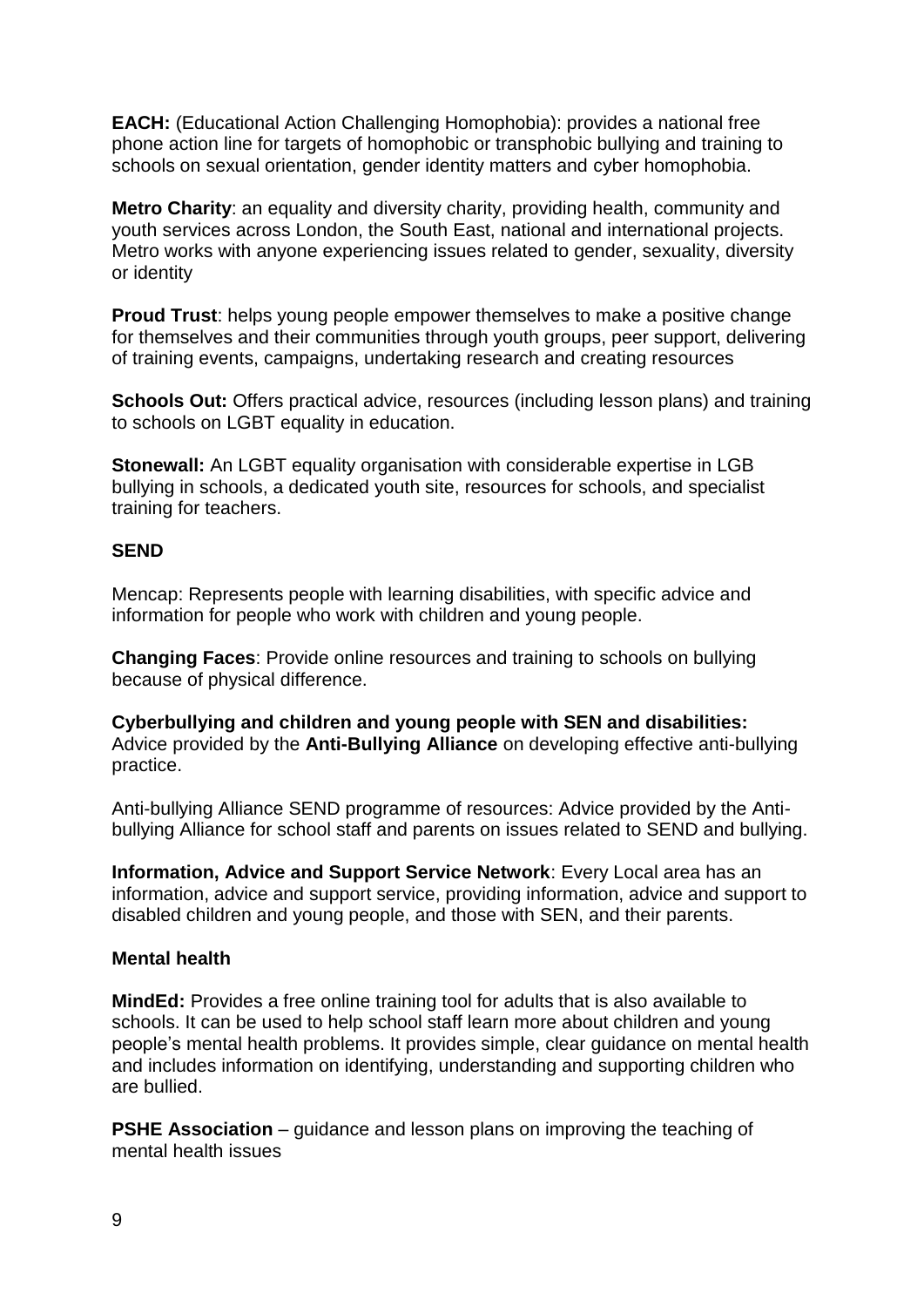#### **Race, religion and nationality**

**Anne Frank Trust:** Runs a schools' project to teach young people about Anne Frank and the Holocaust, the consequences of unchecked prejudice and discrimination, and cultural diversity.

**Educate Against Hate:** provides teachers, parents and school leaders practical advice and information on protecting children from extremism and radicalisation.

**Show Racism the Red Card:** Provide resources and workshops for schools to educate young people, often using the high profile of football, about racism and homophobia

**Kick It Out**: Uses the appeal of football to educate young people about racism and provide education packs for schools.

**Tell MAMA:** Measuring Anti-Muslim Attacks (MAMA) allows people from across England to report any form of Anti-Muslim abuse, MAMA can also refer victims for support through partner agencies.

**Anti-Muslim Hatred Working Group**: Independent members of this group are representatives from the Muslim community and will assist and advise on all relevant issues.

Please note that internal servers may block access to some of these sites. Schools wishing to access these materials may need to adjust their settings

#### **Sexual harassment and sexual bullying**

**Ending Violence against Women and Girls (EVAW): A Guide for Schools.** This guide from the End Violence Against Women Coalition sets out the different forms of abuse to support education staff to understand violence and abuse of girls, warning signs to look for, and how to get your whole school working towards preventing abuse.

**Disrespect No Body**: A Home Office led campaign which helps young people understand what a healthy relationship is. This website includes teaching materials to be used in the classroom.

**Anti-bullying Alliance**: advice for school staff and professionals about developing effective anti-bullying practice in relation to sexual bullying.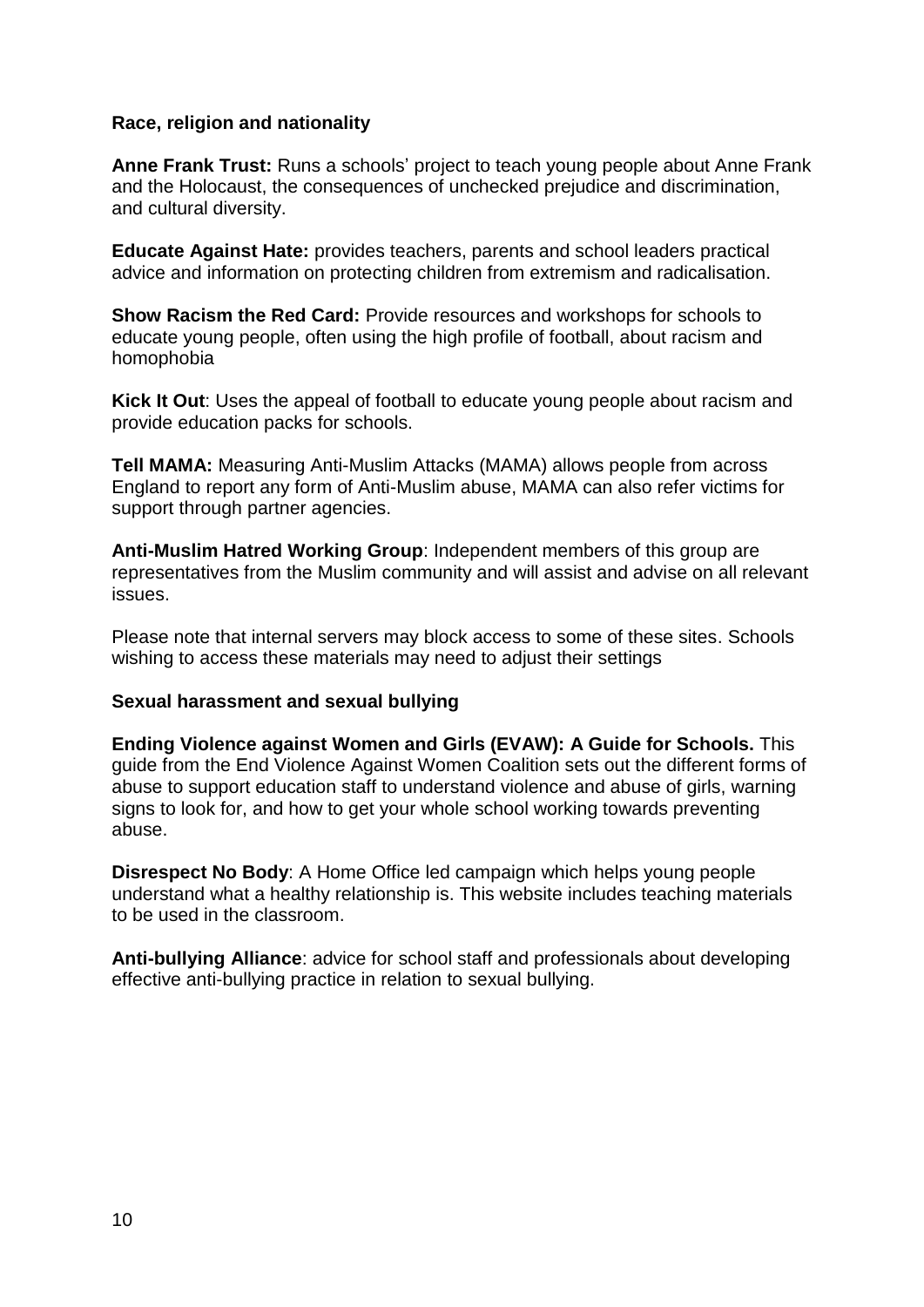#### **The Policy Development Process**



Some elements paused currently or narrowed due to COVID-19. These will be kickstarted as soon as.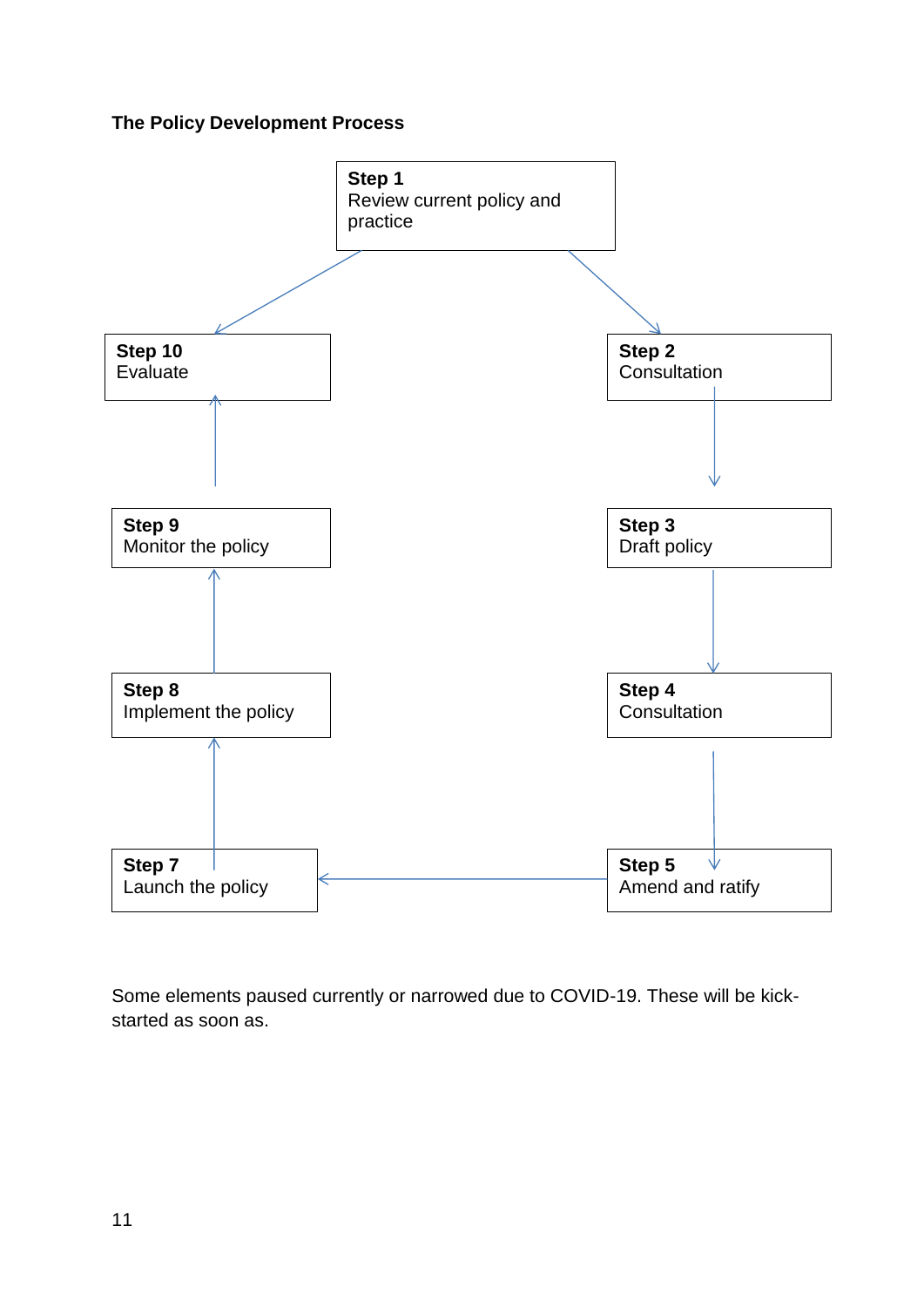# **Anti-Bullying Policy**

#### **Introduction**

At Springbank Academy we aim to provide a safe, caring and friendly environment for learning, for all our pupils to allow them to improve their life chances and help them maximise their potential. This includes encouraging open discussion around differences between people, challenging prejudice and celebrating diversity.

We recognise that a school has a responsibility to understand of the community they serve and to respond to identified concerns including proactively teaching children about potential threats to their health and safety. We will therefore adopt a contextual approach to bullying and peer on peer abuse, working with families and outside agencies where appropriate.

We expect pupils to act safely and feel safe in school, including that they understand the issues relating to all forms of bullying and that they feel confident to seek support from school should they feel they or others are unsafe. We would also want parents/carers to feel confident that their children are safe and cared for in school and that incidents, if/when they do arise, are dealt with promptly and effectively.

The school is aware of its legal obligations including the Equality Act 2010. This means as well as considering the context of any concerns which need addressing, we will consider where a pupil may have a protected characteristic. This will include ensuring any action taken by the school reflects their needs and that any actions taken by the school do not put the pupil at greater harm.

#### **Policy Development**

This policy will be formulated in consultation with the whole school community with input from

- **The staff team**
- **Governors**
- Parents/carers
- Children and young people
- Other partners

This policy is available

- Online at www.springbankacademy.co.uk
- **From the admin office**
- A leaflet is available for all parents/carers.

#### **Roles and responsibilities**

**The Head Teacher –** Has overall responsibility for the policy and its implementation and liaising with the governing body, parents/carers, LA and outside agencies and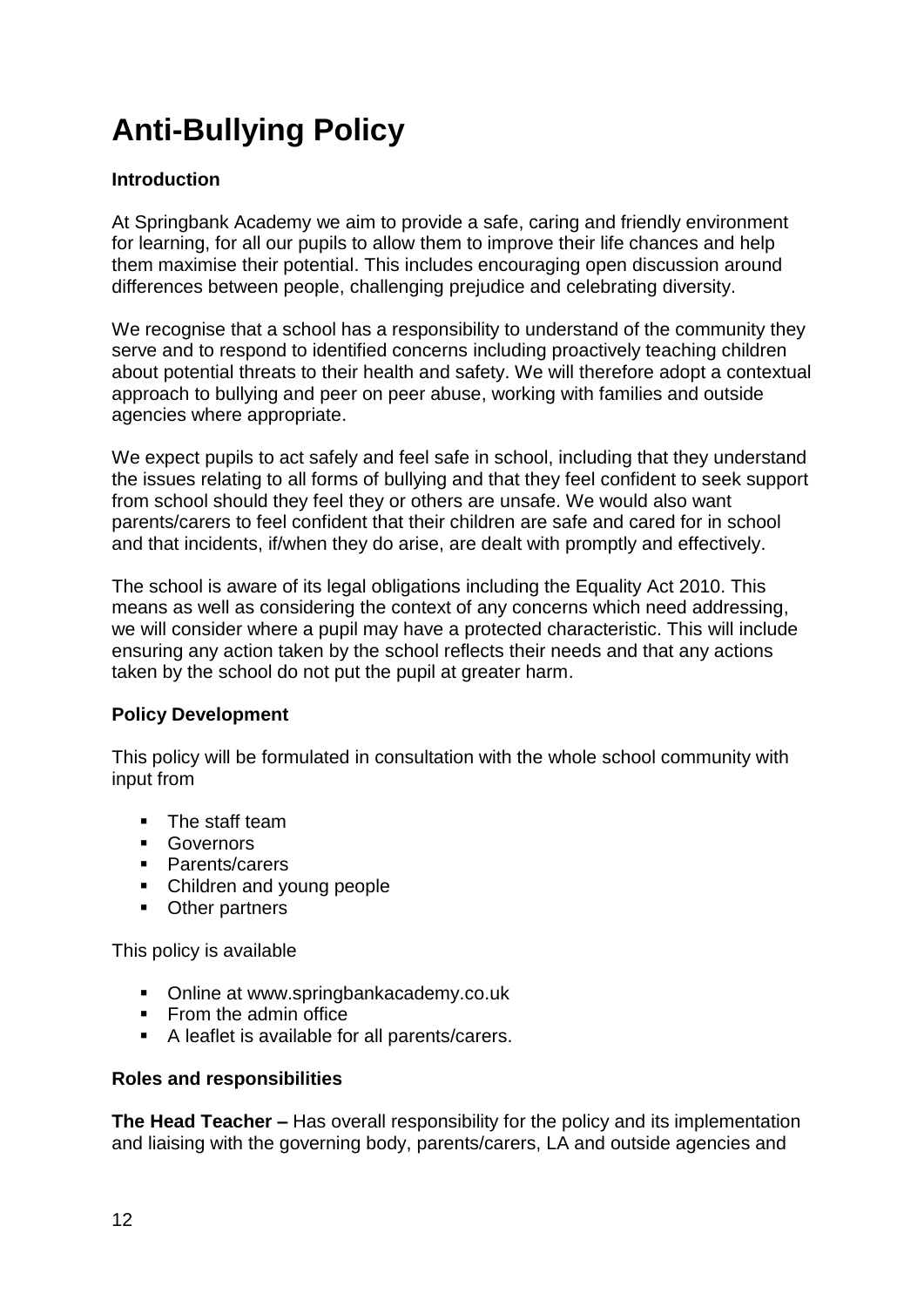appointing an Anti-bullying coordinator who will have general responsibility for handling the implementation of this policy.

**The Designated Safeguarding Leads** in our school is Mrs Julie Vaccari, Mr Adam Lumley and Mrs Kerry Williams. Our Safeguarding Officer is Mrs Dawn Wigley.

Safeguarding is the responsibility of all, however all staff, parents and pupils are made aware of who to report to and how to report any safeguarding concerns.

**The Anti –bullying Coordinator** in our school is: - Mrs Lee Aubrey and Mr Adam Lumley.

Their responsibilities are: -

- Policy development and review involving pupils, staff, governors, parents/carers and relevant local agencies
- **IMPLEMENTIFY IMPLEMENTIFY IN A MONOCONTER** In Implementing the policy and monitoring and assessing its effectiveness in practice
- **Ensuring evaluation takes place and that this informs policy review**
- **Managing bullying incidents**
- **Managing the reporting and recording of bullying incidents**
- Assessing and coordinating training and support for staff and parents/carers where appropriate
- Coordinating strategies for preventing bullying behaviour

**The nominated Governor with the responsibility for Anti- bullying** (Behaviour) is: - Mr Tony Harper and Ms Sara Dunn.

#### **Definition of Bullying**

**The repetitive, intentional hurting of one person or group by another person or group, where the relationship involves an imbalance of power. Bullying can be physical, verbal or psychological. It can happen face-to-face or through cyberspace.**

**[www.anti-bullyingalliance.org.uk/tools-information/all-about-bullying/what](http://www.anti-bullyingalliance.org.uk/tools-information/all-about-bullying/what-bullying/aba-definition-bullying)[bullying/aba-definition-bullying](http://www.anti-bullyingalliance.org.uk/tools-information/all-about-bullying/what-bullying/aba-definition-bullying)**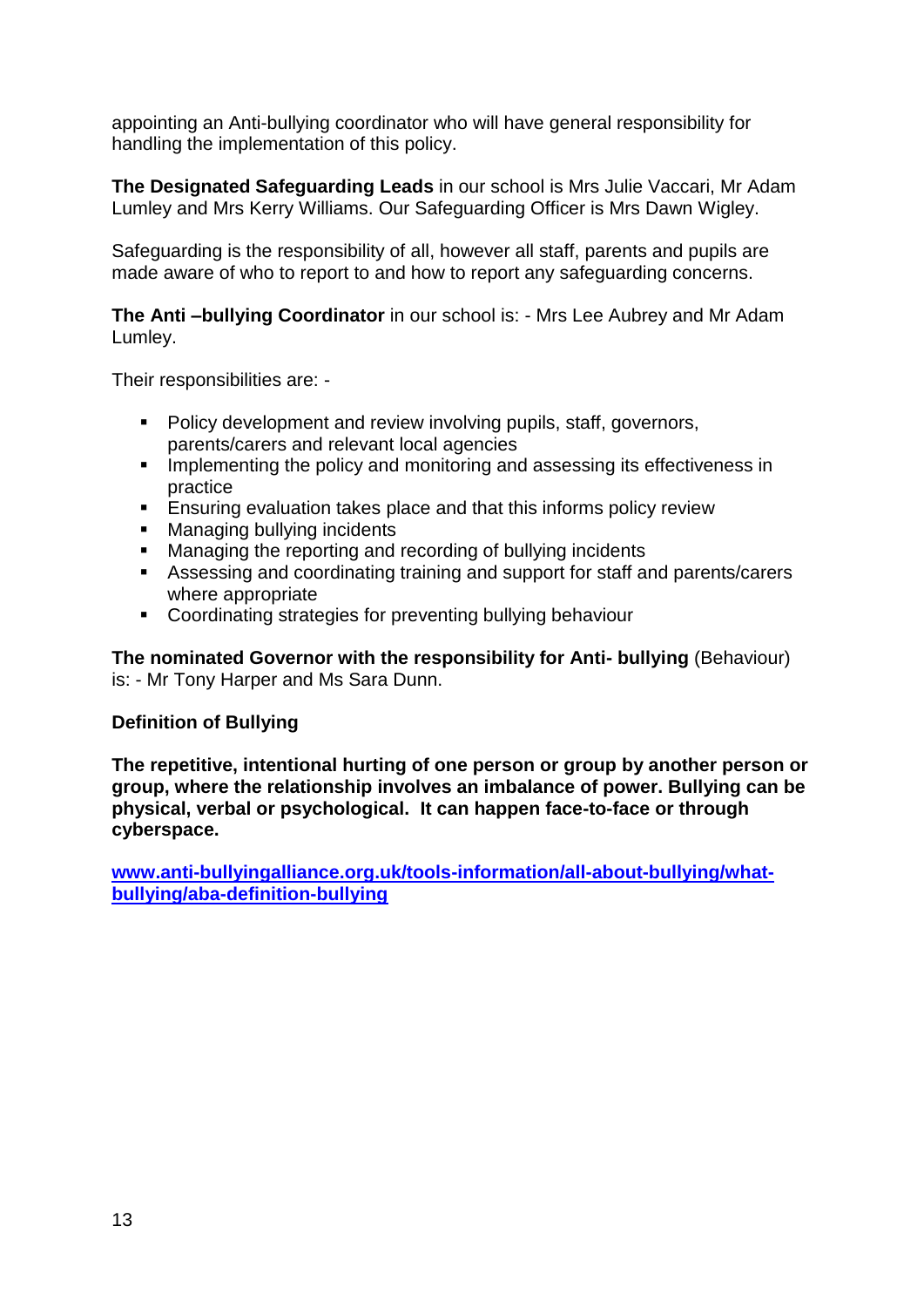#### **Behaviour often associated with bullying**

#### **Baiting**

Baiting can be used in bullying both on and offline. It can be used to bully someone to get 'a rise' out of them and it can be used to antagonize those who might be bullying others to get them to bully. Sometimes baiting is used secretively to try and get a person to explode in a rage or react negatively/loudly so that they get into trouble.

#### **Banter**

The dictionary describes banter as: 'the playful and friendly exchange of teasing remarks'

Bullying is often justified as being just banter. It may start as banter, but some types of banter are bullying and need to be addressed as bullying.

Types of Banter

- Friendly Banter-There's no intention to hurt and everyone knows its limits
- Ignorant Banter- crosses the line with no intention to hurt, will often say sorry.
- Malicious Banter-Done to humiliate a person-often in public

#### **Peer on Peer Abuse**

This can include but is not limited to: -

- Bullying including cyberbullying
- Sexual violence and sexual harassment
- Physical abuse
- Sexting
- Initiation/hazing, violence and rituals

(See Peer on Peer Abuse Policy for full details)

Sexist and sexual bullying

Sexual Harassment –unwanted contact of a sexual nature which can occur on and offline This behaviour is considered to violate a child's dignity and /or make them feel intimidated, degraded or humiliated and /or create a hostile, offensive or sexualised environment.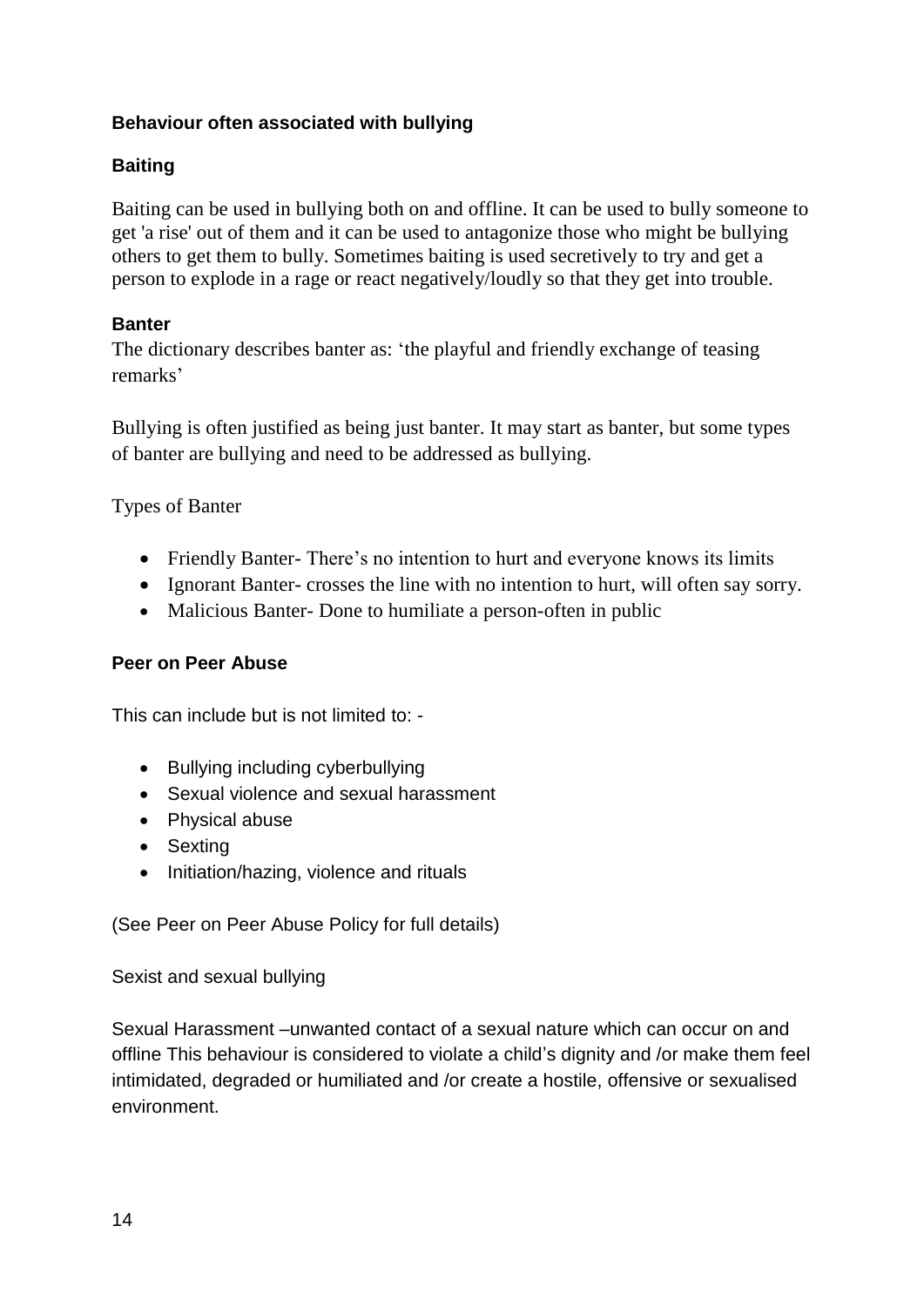Again, this needs to be considered by cross referencing with the Peer on Peer policy but the initial response from staff will be the same as any reported bullying incident and dealt with in a contextual way.

Occasionally an incident may be deemed to be bullying even if the behaviour has not been repeated or persistent – if it fulfils all other descriptions of bullying. This possibility should be considered, particularly in cases of hate crime related bullying and cyberbullying and peer on peer abuse. If the target or alleged perpetrator might be in danger, then intervention is urgently required including a safeguarding referral.

#### **What does bullying look like?**

Bullying behavior can be:

- Physical pushing, poking, kicking, hitting, biting, pinching etc.
- Verbal name calling, sarcasm, spreading rumours, threats, teasing, belittling.
- Emotional isolating others, tormenting, hiding books, threatening gestures, ridicule, humiliation, intimidating, excluding, manipulation and coercion.
- Sexual unwanted physical contact, inappropriate touching, abusive comments, homophobic abuse, exposure to inappropriate films etc.
- Online /cyber posting on social media, sharing photos, sending nasty text messages, social exclusion
- Indirect Can include the exploitation of individuals such as false friendships, criminal exploitation, sexual exploitation and radicalization.

Although bullying can occur between individuals it can often take place in the presence (virtually or physically) of others who become the 'bystanders' or 'accessories'.

Bullying can take place between:

- young people
- young people and staff
- between staff
- individuals or groups

#### **Why are children and young people bullied?**

Specific types of bullying include:

#### **Prejudice Related Bullying**

Under the Equalities Act 2010 it is against the law to discriminate against anyone because of:

- age
- being or becoming a trans person
- being married or in a civil partnership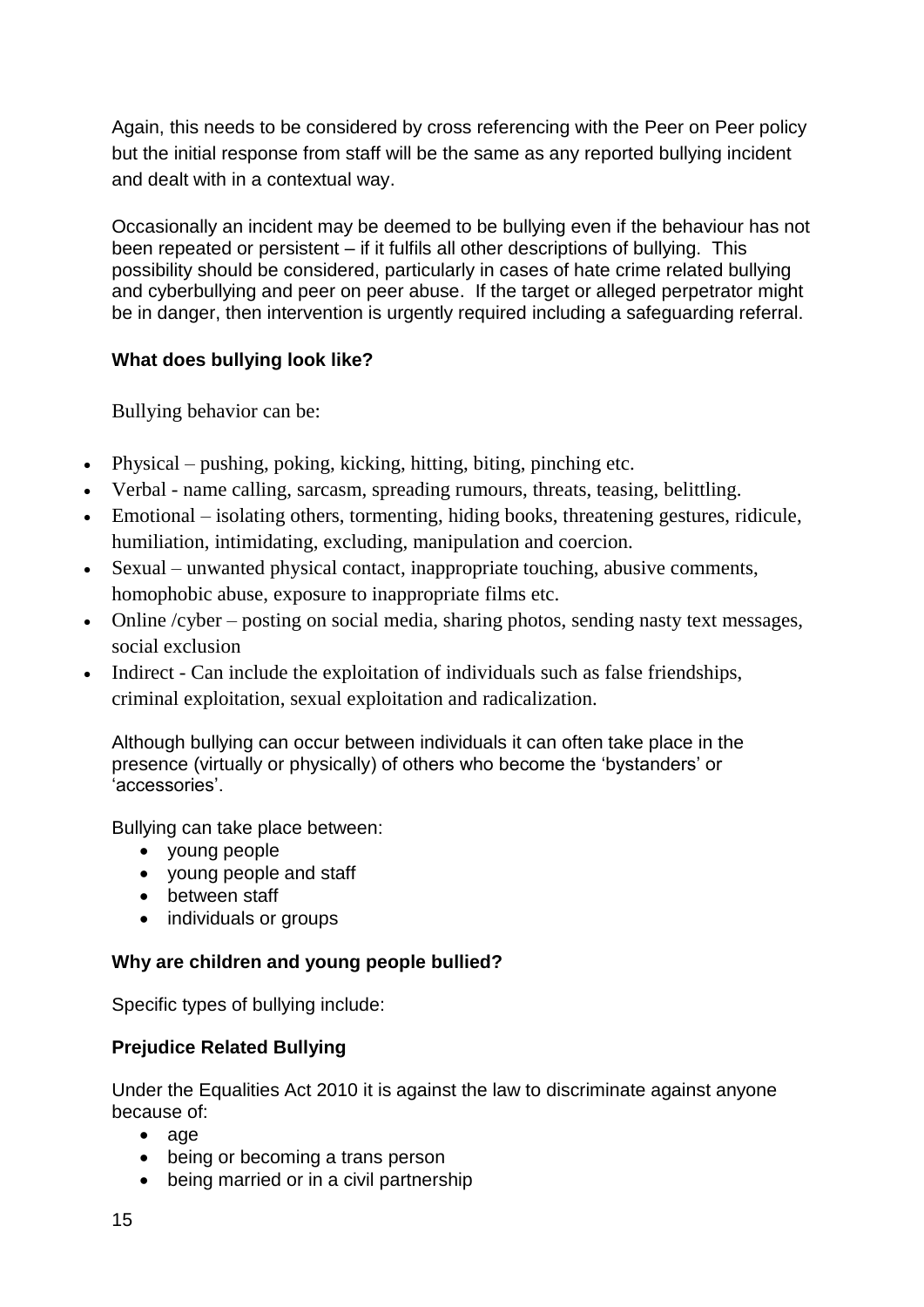- being pregnant or having a child
- **•** disability
- race including colour, nationality, ethnic or national origin, including Gypsy, Roma, Traveller heritage
- religion, belief or lack of religion/belief
- sex / aender
- sexual orientation

These are called 'protected characteristics'

As part of the requirement on schools to promote the school's STARFISH fundamental British values, we will must proactively challenge derogatory and discriminatory language and behaviour including that which is racist, homophobic, biphobic, transphobic and disabilist in nature. We will record these types of bullying, even that which represents a one-off incident.

#### **Other vulnerable groups include**

- young carers
- looked after children
- bullying related to home circumstances
- bullying related to appearance or health

Although the above do not currently receive protection under the Equality Act 2010, bullying for these reasons is just as serious. We have a designated lead for young carers and looked after children who will liaise with staff and children to ensure that they are supported and know where to go for help.

There is no hierarchy of bullying – all forms should be taken equally seriously and dealt with appropriately.

#### **Prejudice Related Language**

Racist, homophobic, biphobic, transphobic and disablist language includes terms of abuse used towards people because of their race/ethnicity/nationality; because they are lesbian, gay, bisexual, or trans, or are perceived to be, or have a parent/carer, sibling, or friend who is; because they have a learning or physical disability. Such language is generally used to refer to something or someone as inferior. This may also be used to taunt young people who are perceived to be different in some way or their friends, family members or their parents/carers are perceived to be different.

Dismissing such language as banter is not helpful as it is being used to mean inferior, bad, broken or wrong. We will challenge the use of prejudice related language in our school even if it appears to be being used without any intent. Persistent use of prejudice related language and/or bullying will be dealt with as with any other form of bullying.

#### **Where does bullying take place?**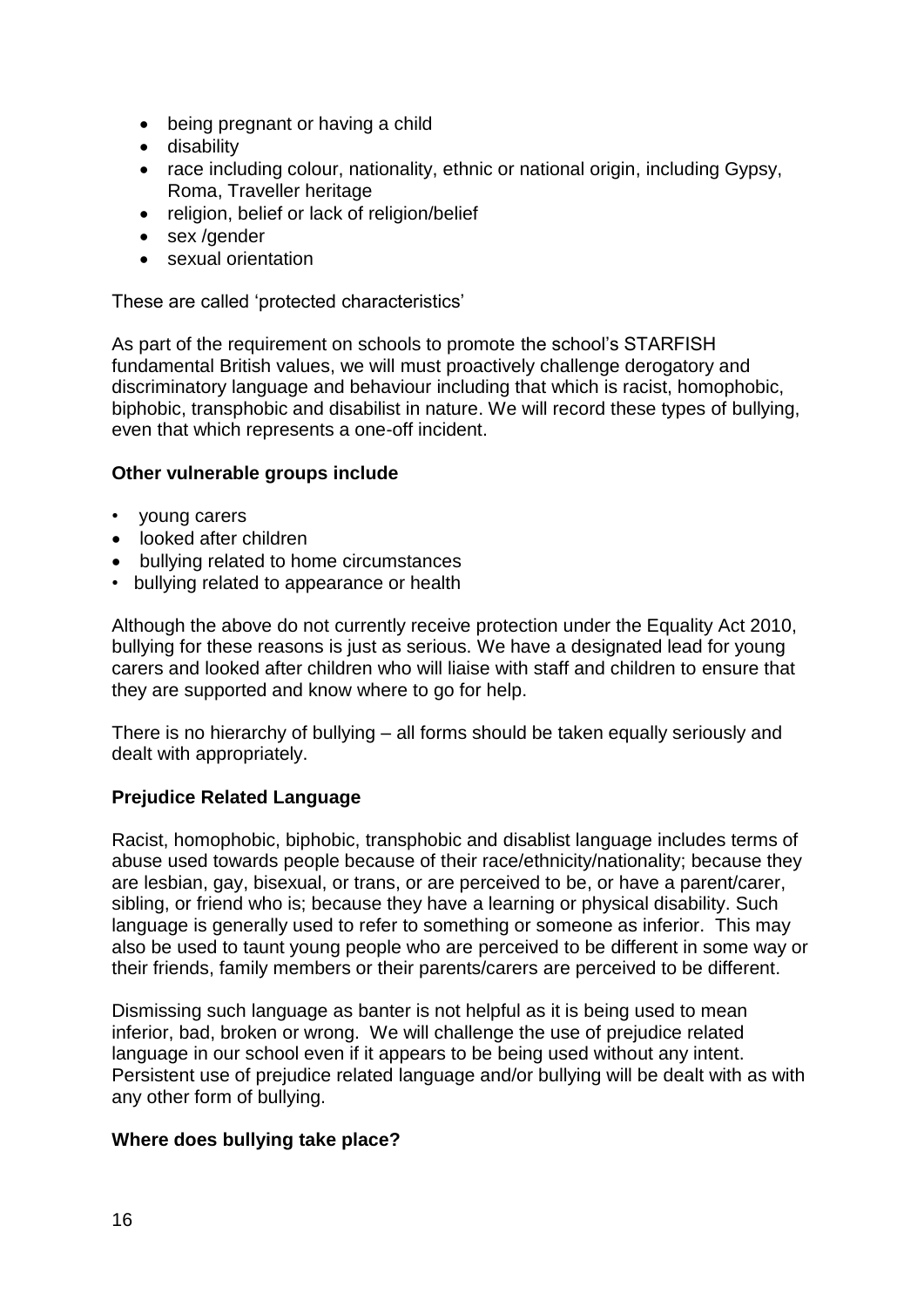Bullying is not confined to the school premises. It also persists outside school, on the journey to and from school and in the local community and may continue into Further Education.

The school acknowledges and carries out its responsibilities to support families if bullying occurs off the premises.

#### **Cyberbullying**

The increasing use of digital technology and the internet has also provided new and particularly intrusive ways for bullies to reach their victims.

Cyberbullying can take many forms and bullying online can often start in school and then be progressed online or start online and influence behaviour in school.

Whilst most incidents of Cyberbullying occur outside school, we will offer support and guidance to parents/carers and their children who experience online bullying and will treat Cyberbullying with the same severity as any other form of bullying.

Cyberbullying can include: -

- hacking into someone's accounts/sites
- Posting prejudice /hate messages
- Impersonating someone on line
- Public posting of images
- Exclusion
- Threats and manipulation
- Stalking

We will ensure that our children are taught safe ways to use the internet (see our online safety policy) and encourage good online behaviour.

#### **Reporting and responding to bullying**

Our school has clear and well publicised systems to report bullying for the whole school community (including staff, parents/carers, children and young people) this includes those who are the victims of bullying or have witnessed bullying behaviour (bystanders).

Systems for reporting: -

All incidents with children and young people in school, including bystanders, are reported to the Lead Behaviour Senior Leader using the school's bullying format. The incidents are reported to the Local Governing Board each term. There is full involvement of the parents/carers and the members of the staff team witnessing the incident. We have a 'yell and tell' culture and children know that there are a range of people to report any bullying incident to.

Any incidents with parents/carers or staff and visitors will be dealt with by the school's Safeguarding Officer and dealt with in the same rigorous way. Often legal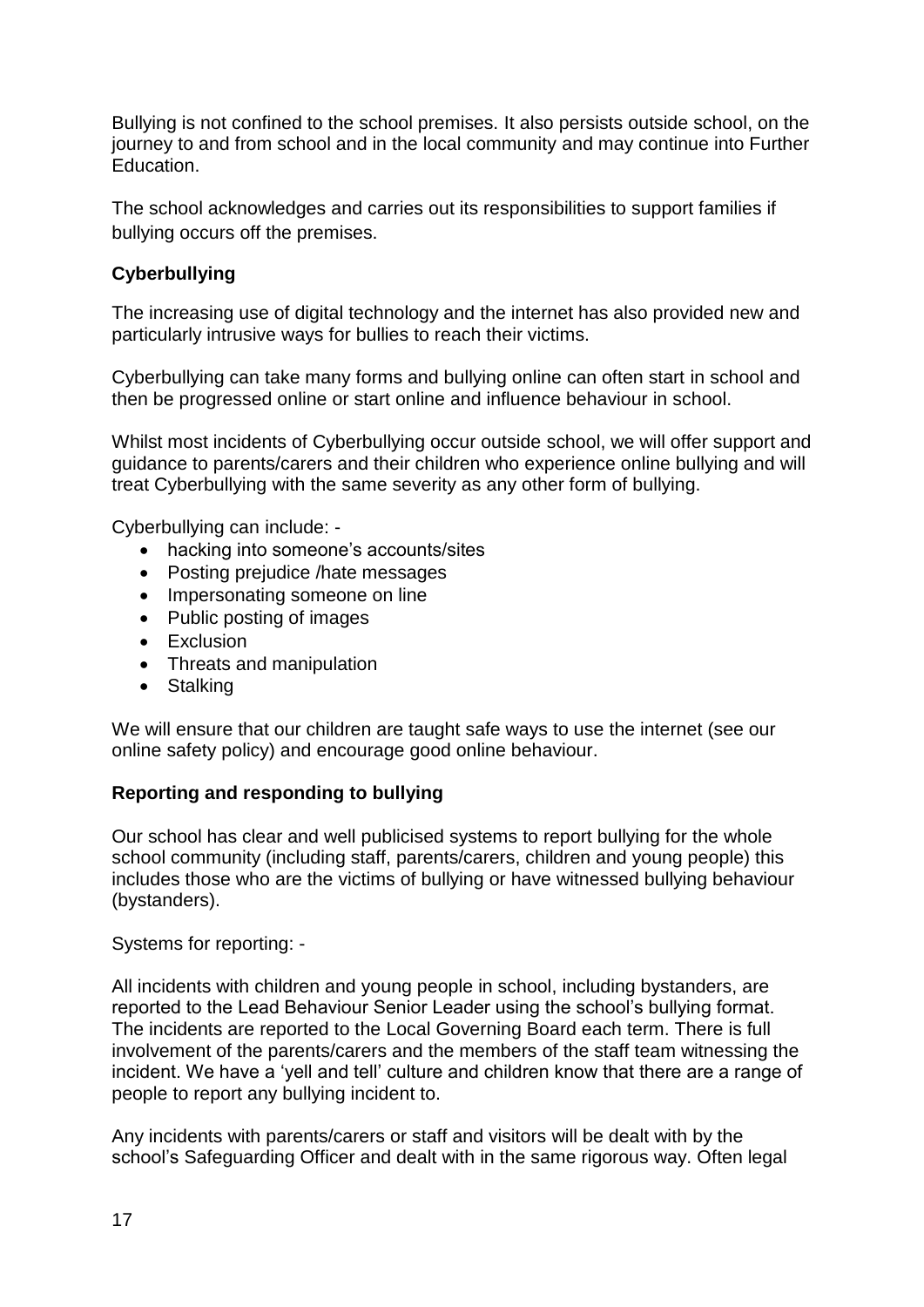services/LADO/governors/police/HR are informed and utilised for support. The same form as for pupils will be used.

#### **Procedures**

All reported incidents will be taken seriously and investigated involving all parties. The staff are aware of and follow the same procedures.

- **Interviewing all parties including target, bully and all others involved.**
- **Informing parents/carers.**
- Consider the context of individual cases including any protected characteristics for target and alleged bully and how this may influence any actions taken.
- **IMPLEMENTIFY IMPLEMENT IN A SUMPT THE IMPLEMENT IN STARK IN STARK IN STARK IN STARK IN STARK IN STARK IN STARK IN STARK IN STARK IN STARK IN STARK IN STARK IN STARK IN STARK IN STARK IN STARK IN STARK IN STARK IN STARK IN** accordance with the school's Behaviour Policy. These should be graded according to the seriousness of the incident but should send out a message that bullying is unacceptable.
- Being clear that responses may also vary according to the type of bullying and may involve other agencies where appropriate.
- Following up all reported incidents, keeping in touch with the person who reported the situation and parents/carers to check the effectiveness of actions and reassess if necessary.
- Having a clear complaints' procedure for parents/carers who are not satisfied with the school's actions.
- Having a range of follow- up responses and support appropriate to the situation for all involved such as - solution focused, restorative approach, circle of friends, individual work with victim, perpetrator, bystanders and others affected by the bullying, referral to outside agencies if appropriate.
- **E** Liaising with the wider community if the bullying is taking place off the school premises i.e. in the case of cyberbullying or hate crime.
- Liaise with the DSL if there are any safeguarding issues to consider- who may refer on to the MASH.
- **EXEC** Liaise with the lead for young cares and looked after children where appropriate.
- Refer to the Nottinghamshire County Council Pathways to Provision and complete an EHAF if appropriate.

#### **Recording bullying and evaluating the policy**

Bullying incidents will be recorded by the member of staff who deals with the incident and this will be stored by the Anti-bullying coordinator. During 2021-2022 CPoms will be used.

Prejudice related bullying/incidents will no longer be reported to the local authority. However, it is important that schools still record these for their own information and to inform planning of interventions.

Information stored in school will be used to ensure individual incidents are followed up. It will also be used to identify trends and inform preventative work in school and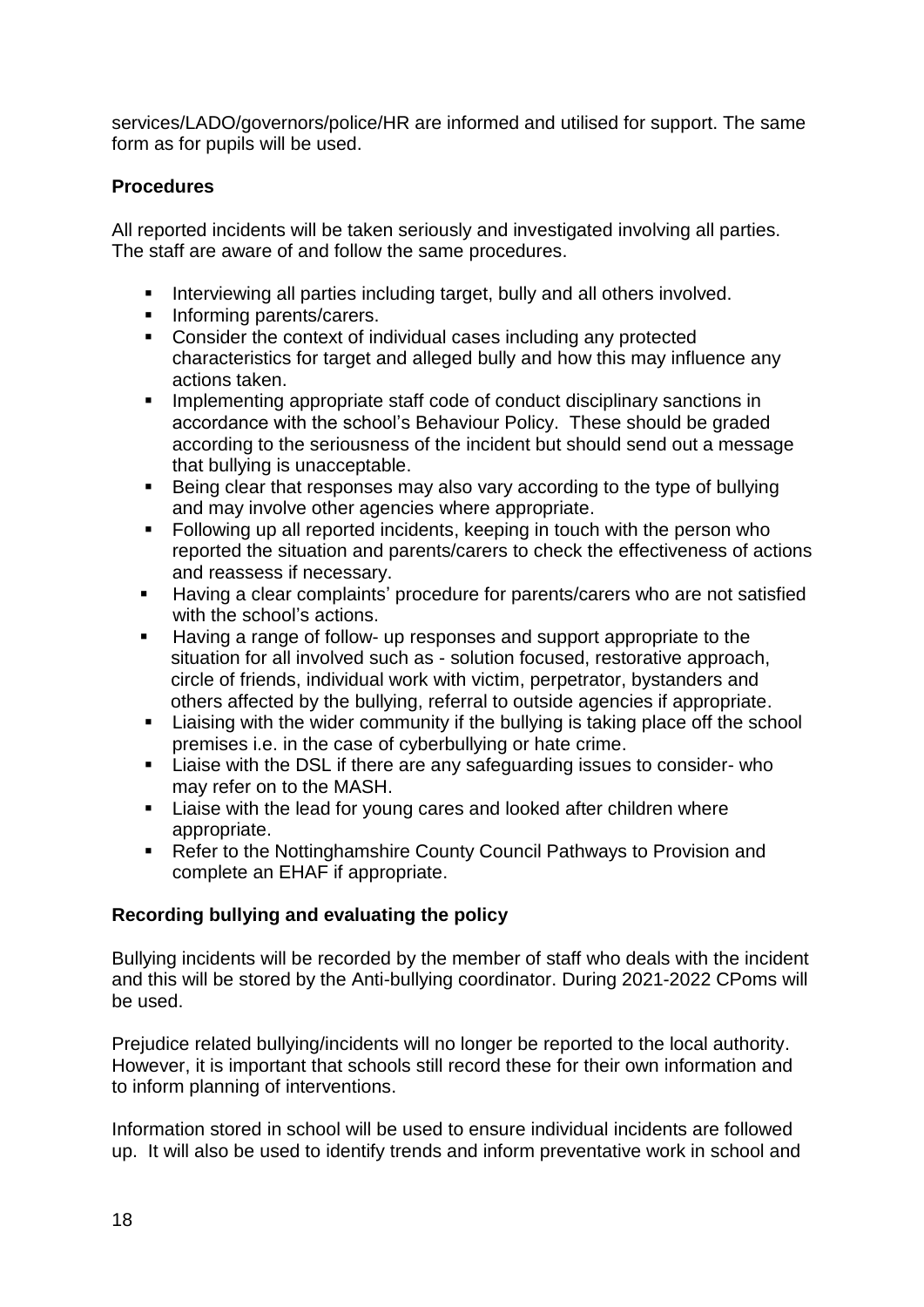development of the policy. This information will be discussed by staff through regular email briefings

This information will be stored in accordance with GPDR.

The policy will be reviewed and updated annually.

#### **Strategies for preventing bullying**

As part of our ongoing commitment to the safety and welfare of our pupils we at Springbank Academy have developed the following strategies to promote positive behaviour and discourage bullying behaviour.

Strategies used: -

- **Ensuring that the school actively promotes the celebration of difference and** diversity as part of their core values
- Anti-Bullying week annually in November and Safer Internet Day in February
- RSHE/PSHE/Citizenship lessons, drop down days and cross curriculum themes including work on challenging prejudice- related language and behaviour and challenging unconscious bias
- **Celebration events**
- **Specific curriculum input on areas of concern such as cyber bullying and** internet safety
- **Student voice**
- Peer mentoring schemes and/or Playground Buddying and other student lead initiatives
- Staff and young people are actively encouraged and supported to challenge prejudice related behaviour relating to all protected characteristics and vulnerable groups
- Ensuring that images and materials used reflect all groups in British society

Reactive programmes for vulnerable groups or groups involved in bullying. For example: -

- **Restorative Justice**
- **Counselling and/or Mediation schemes**
- Small group work Specific initiatives for identified groups such as young people whose first language is not English, SEND/disabled students, children who have been bullied or are displaying bullying behaviour

Support for parents/carers

Parent groups

Parent information events/ and there is information-on the school website

Support for all school staff

- Staff training and development for all staff including those involved in lunchtime and before and after school activities
- **Encouraging all staff to model expected behaviour**
- Staff training around curriculum delivery of PSHE related curriculum areas